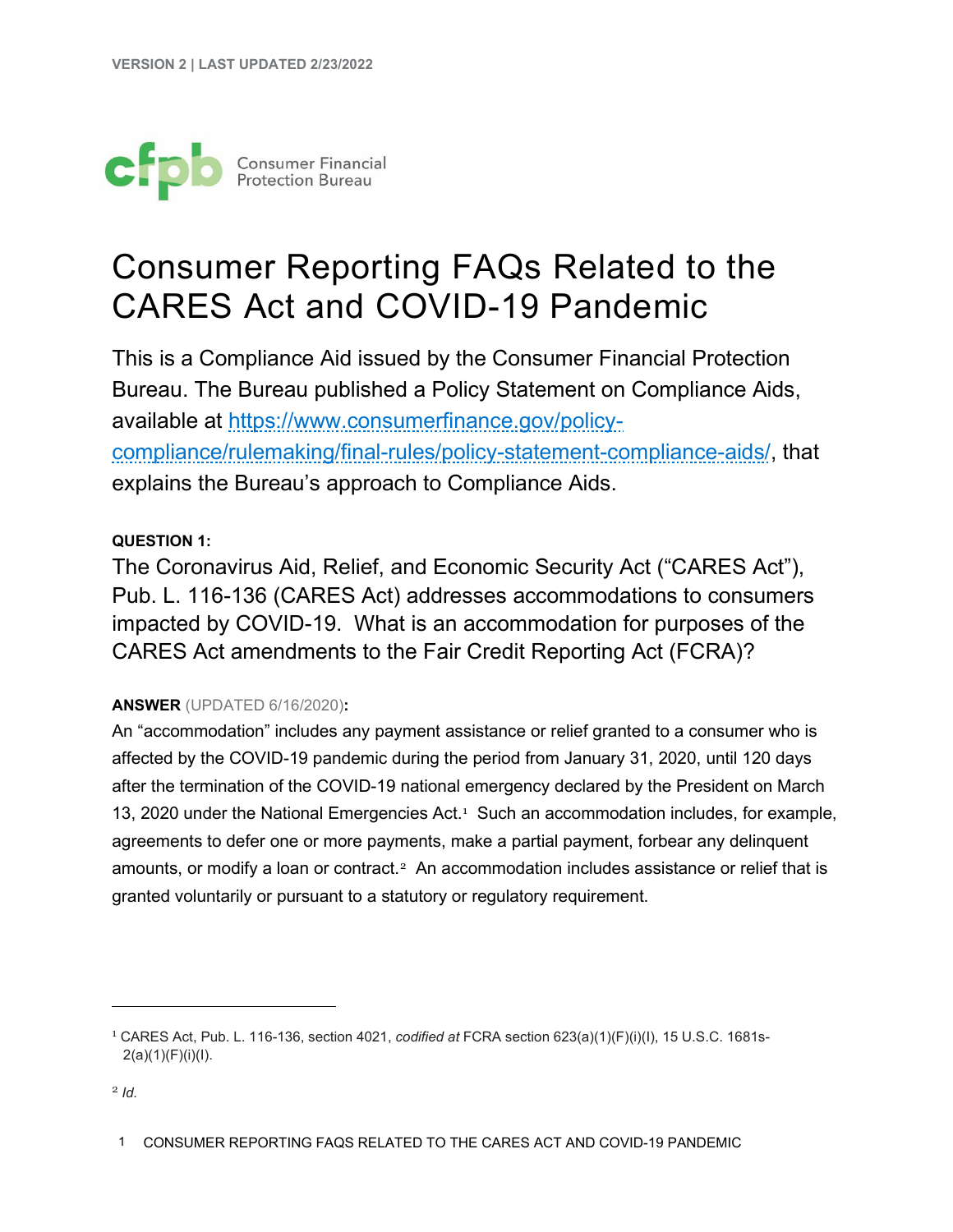#### **QUESTION 2:**

If a furnisher provides a consumer an accommodation, what are its consumer reporting obligations?

#### **ANSWER** (UPDATED 6/16/2020)**:**

Section 4021 of the CARES Act amends the FCRA to address how furnishers report accounts subject to an accommodation. For more information on what constitutes an accommodation for purposes of the CARES Act, see FAQ #1 above. As noted in FAQ #1, furnishers can grant accommodations voluntarily or pursuant to a statutory or regulatory requirement. The CARES Act provisions addressing how furnishers report accounts subject to an accommodation apply if: (1) a furnisher makes an accommodation with respect to one or more payments on a credit obligation or account of a consumer, and (2) the consumer makes the payments or is not required to make one or more payments pursuant to the accommodation.

If the credit obligation or account was current before the accommodation, during the accommodation the furnisher must continue to report the credit obligation or account as current.

If the credit obligation or account was delinquent before the accommodation, during the accommodation the furnisher cannot advance the delinquent status. For example, if at the time of the accommodation the furnisher was reporting the consumer as 30 days past due, during the accommodation the furnisher may not report the account as 60 days past due. If during the accommodation the consumer brings the credit obligation or account current, the furnisher must report the credit obligation or account as current. This could occur, for example, if the accommodation itself brings the credit obligation or account current (such as a loan modification that resolves amounts past due so the borrower is no longer considered delinquent) or if the consumer makes past due payments that bring the credit obligation or account current.

These CARES Act provisions addressing how furnishers report accounts with an accommodation do not apply with respect to credit obligations or accounts that creditors have charged off.

For additional requirements regarding payment suspensions and furnishing information about Federally held student loans, see section 3513 of the CARES Act.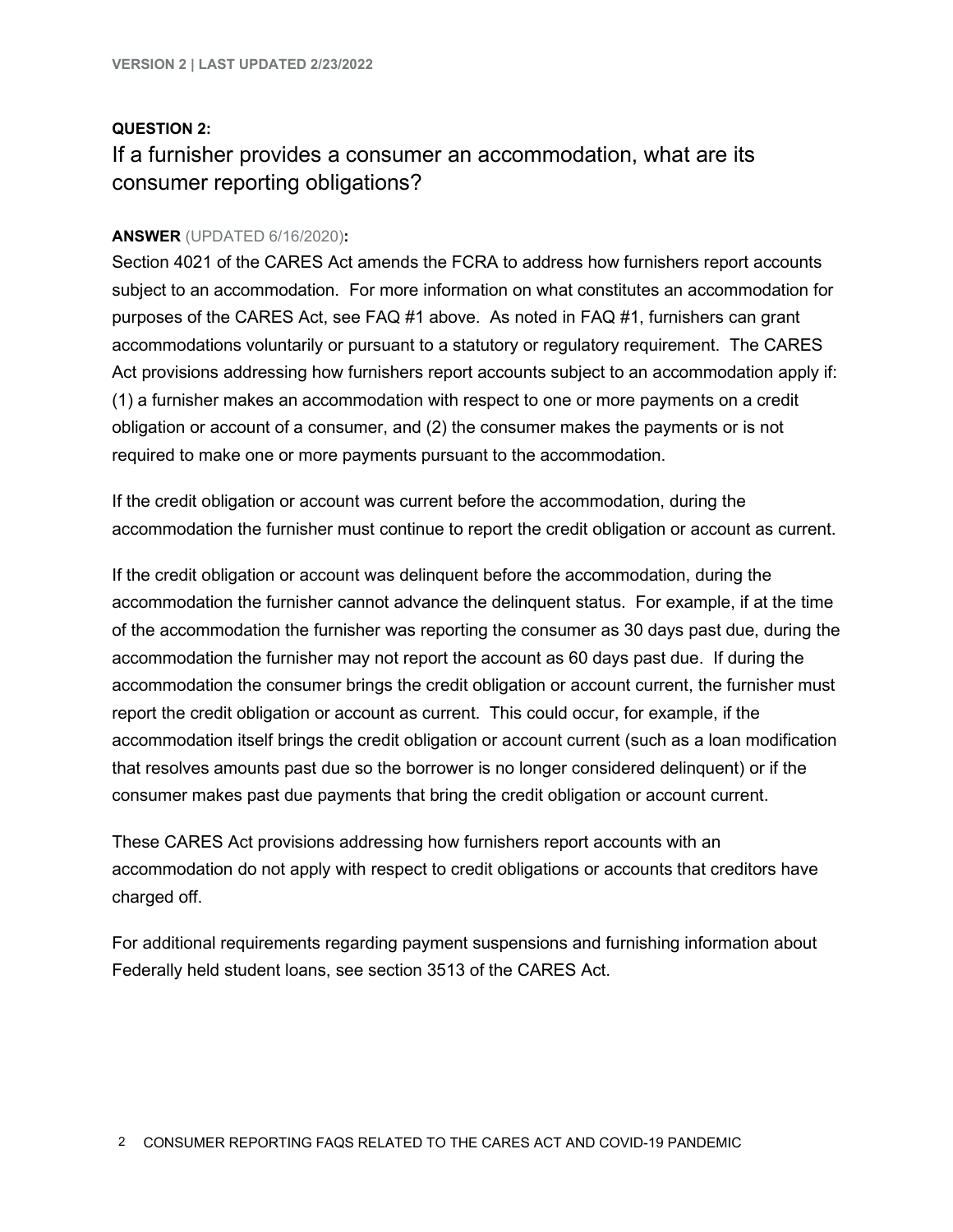## **QUESTION 3:**

# What do furnishers need to consider when reporting consumers as current pursuant to the CARES Act?

#### **ANSWER** (UPDATED 6/16/2020)**:**

Whenever furnishers provide information to consumer reporting agencies, they have obligations related to the accuracy and integrity of the information they furnish under the FCRA and Regulation V.[3](#page-2-0) To ensure compliance with these obligations, if furnishers are reporting information to consumer reporting agencies about a credit obligation or account that is current, they should consider all of the trade line information they furnish that reflects a consumer's status as current or delinquent. For example, information a furnisher provides about an account's payment status, scheduled monthly payment, and the amount past due may all need to be updated to accurately reflect that a consumer's account is current consistent with the CARES Act. Furnishers are encouraged to ensure they understand the data fields that the consumer reporting agencies to whom they report utilize and which standard data reporting formats may apply.

#### **QUESTION 4:**

Can a furnisher comply with the requirements of the CARES Act relating to reporting of accommodations simply by using a special comment code to report a natural or declared disaster or forbearance?

#### **ANSWER** (UPDATED 6/16/2020)**:**

As discussed in FAQ #2 above, the CARES Act requires a furnisher to report a credit obligation or account as current if it was current prior to the accommodation or not to advance the level of delinquency if it was delinquent prior to the accommodation. Furnishing a special comment code indicating that a consumer with an account is impacted by a disaster or that the consumer's account is in forbearance does not provide consumer reporting agencies with this CARES Act-required information and therefore furnishing such a comment code is not a substitute for complying with these requirements.

<span id="page-2-0"></span><sup>3</sup> *See* FCRA section 623, 15 U.S.C. 1681s-2; 12 CFR part 1022, subpart E.